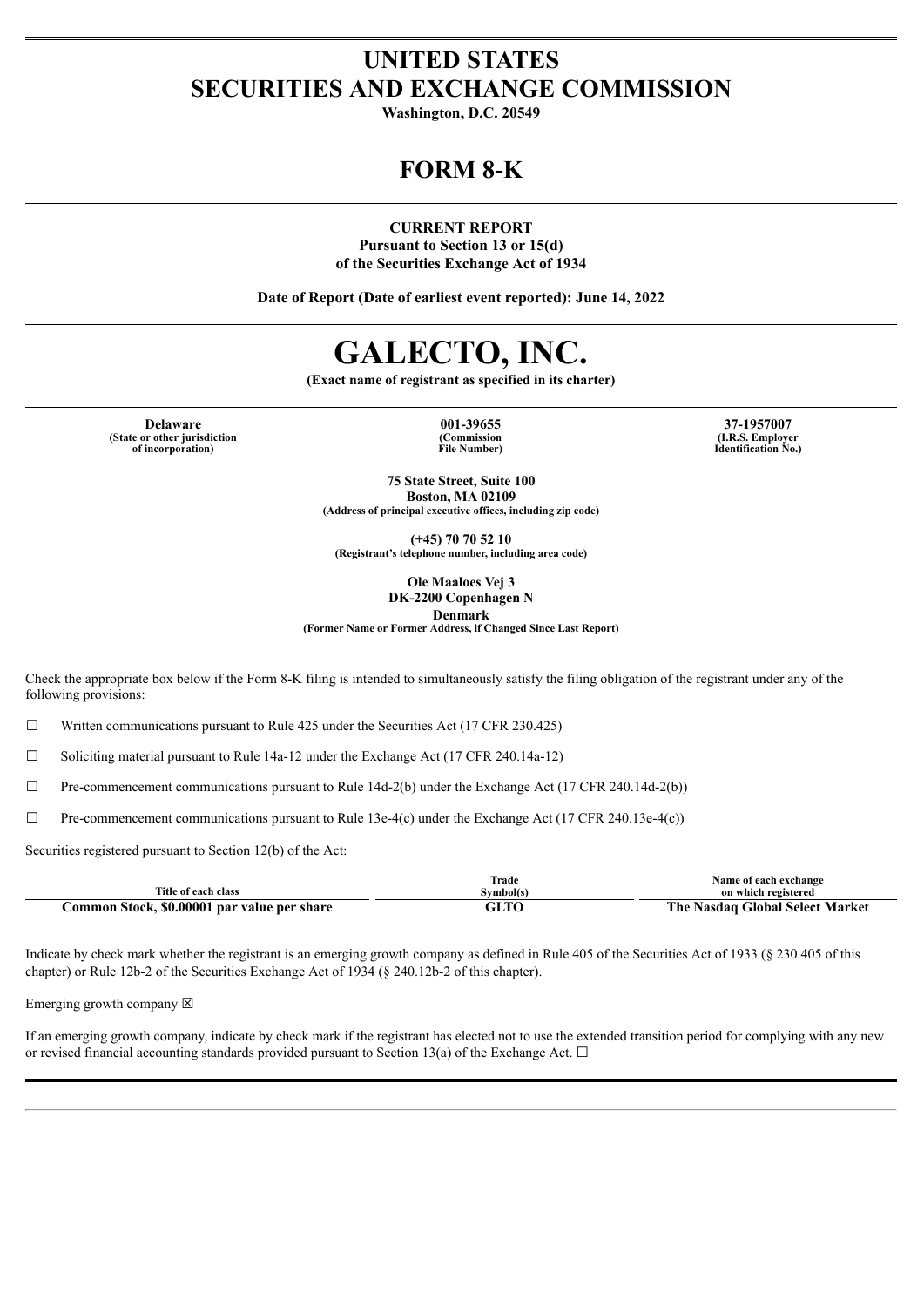#### **Item 5.07 – Submission of Matters to a Vote of Security Holders.**

Galecto, Inc. (the "Company") held its annual meeting (the "Annual Meeting") of stockholders on June 14, 2022. The following proposals were submitted to the stockholders at the Annual Meeting:

- (i) To elect Carl Goldfischer, M.D. and David Shapiro, M.D. as Class II members of the board of directors, to serve until the Company's 2025 Annual Meeting of Stockholders and until his successor is duly elected and qualified, or until his earlier death, resignation or removal; and
- (ii) To ratify the selection of EY Godkendt Revisionspartnerselskab as the Company's independent registered public accounting firm for the fiscal year ending December 31, 2022.

The proposals are described in detail in the Company's Proxy Statement filed with the Securities and Exchange Commission on April 28, 2022.

The number of shares of common stock entitled to vote at the Annual Meeting was 25,261,832. The number of shares of common stock present or represented by valid proxy at the Annual Meeting was 15,647,815. All matters submitted to a vote of the Company's stockholders at the Annual Meeting were approved and all director nominees were elected.

The number of votes cast for and against and the number of abstentions and broker non-votes with respect to each matter voted upon are set forth below:

(a) Election of Class II Directors.

| <b>Director Nominee</b> | Votes For  | <b>Votes Withheld</b> |
|-------------------------|------------|-----------------------|
| Carl Goldfischer. M.D.  | 11.025.408 | 1.261.776             |
| David Shapiro, M.D.     | 11.050.440 | 1.236.744             |

There were 3,360,631 broker non-votes regarding the election of directors.

(b) Ratification of the appointment of EY Godkendt Revisionspartnerselskab as the Company's independent registered public accounting firm for the fiscal year ending December 31, 2022.

Stockholders ratified the appointment of EY Godkendt Revisionspartnerselskab as the Company's independent registered public accounting firm for the fiscal year ending December 31, 2022. The results of the voting included 15,589,293 votes for, 33,022 votes against and 25,500 votes abstained. There were no broker non-votes regarding this proposal.